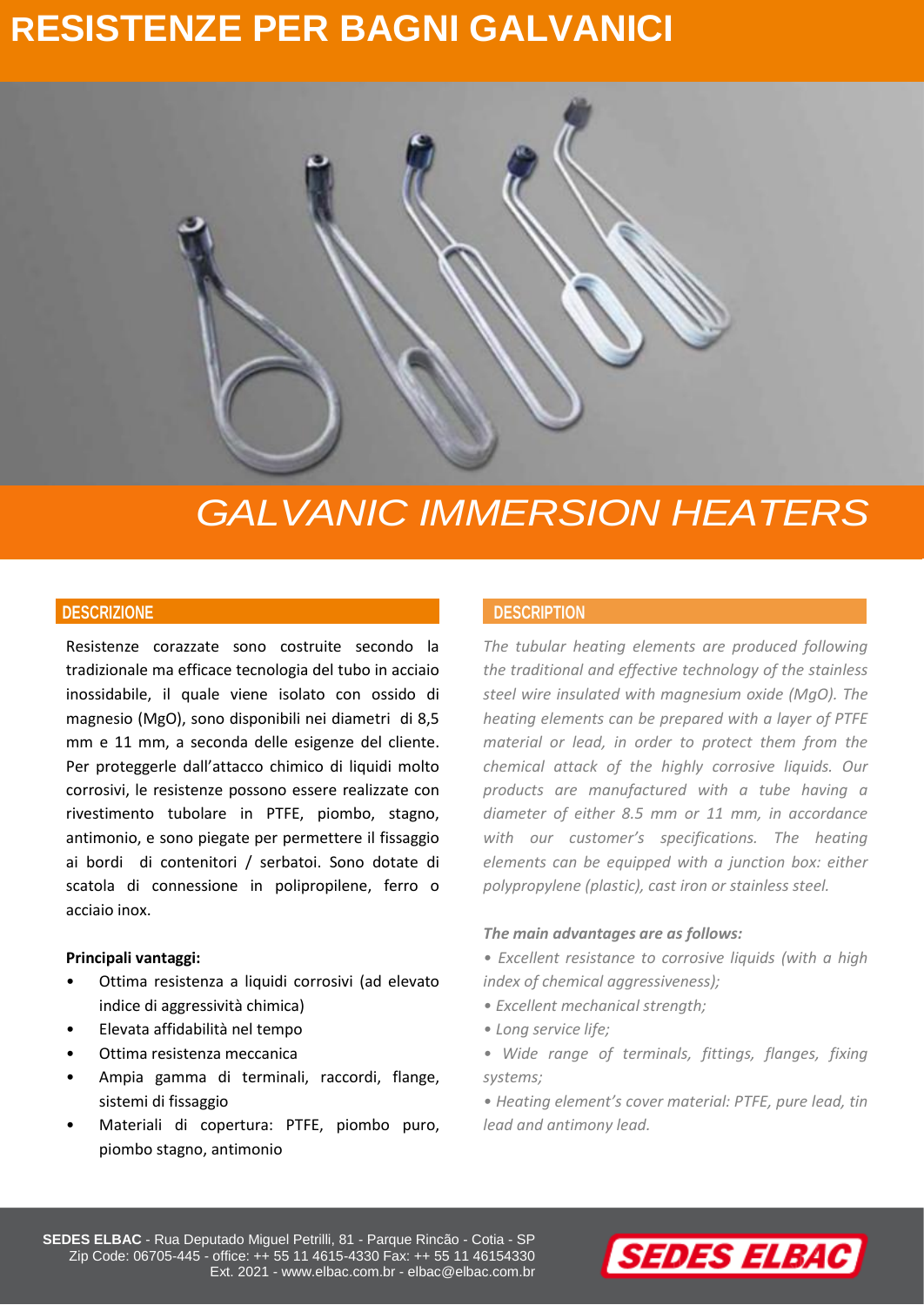Usi industriali: in galvanoplastica, nel riscaldamento in contenitori e serbatoi di prodotti quali acqua, olio, prodotti chimici ad alta concentrazione di acido

## **APPLICAZIONI** *APPLICATIONS*

*Industrial purposes (for galvanoplasty) heating, in general intended for use with liquids such as water, oil, gas and chemicals with high acid concentration.*

| <b>MGO</b>                                           |
|------------------------------------------------------|
|                                                      |
| 8.5 MM – 11 MM                                       |
| -30°C · +500°C                                       |
| PTFE (polytetrafluoroethylene), PURE LEAD, LEAD WITH |
| <b>ANTIMONY OR LEAD WITH TIN</b>                     |
| $110V \cdot 380V$                                    |
| UP TO $6.3W/CM2$                                     |
| IN ACCORDANCE WITH THE CUSTOMER'S DESIGN             |
| <b>OPTIONAL</b>                                      |
| IEC 60335-1                                          |
|                                                      |





**SEDES ELBAC** - Rua Deputado Miguel Petrilli, 81 - Parque Rincão - Cotia - SP Zip Code: 06705-445 - office: ++ 55 11 4615-4330 Fax: ++ 55 11 46154330 Ext. 2021 - www.elbac.com.br - elbac@elbac.com.br